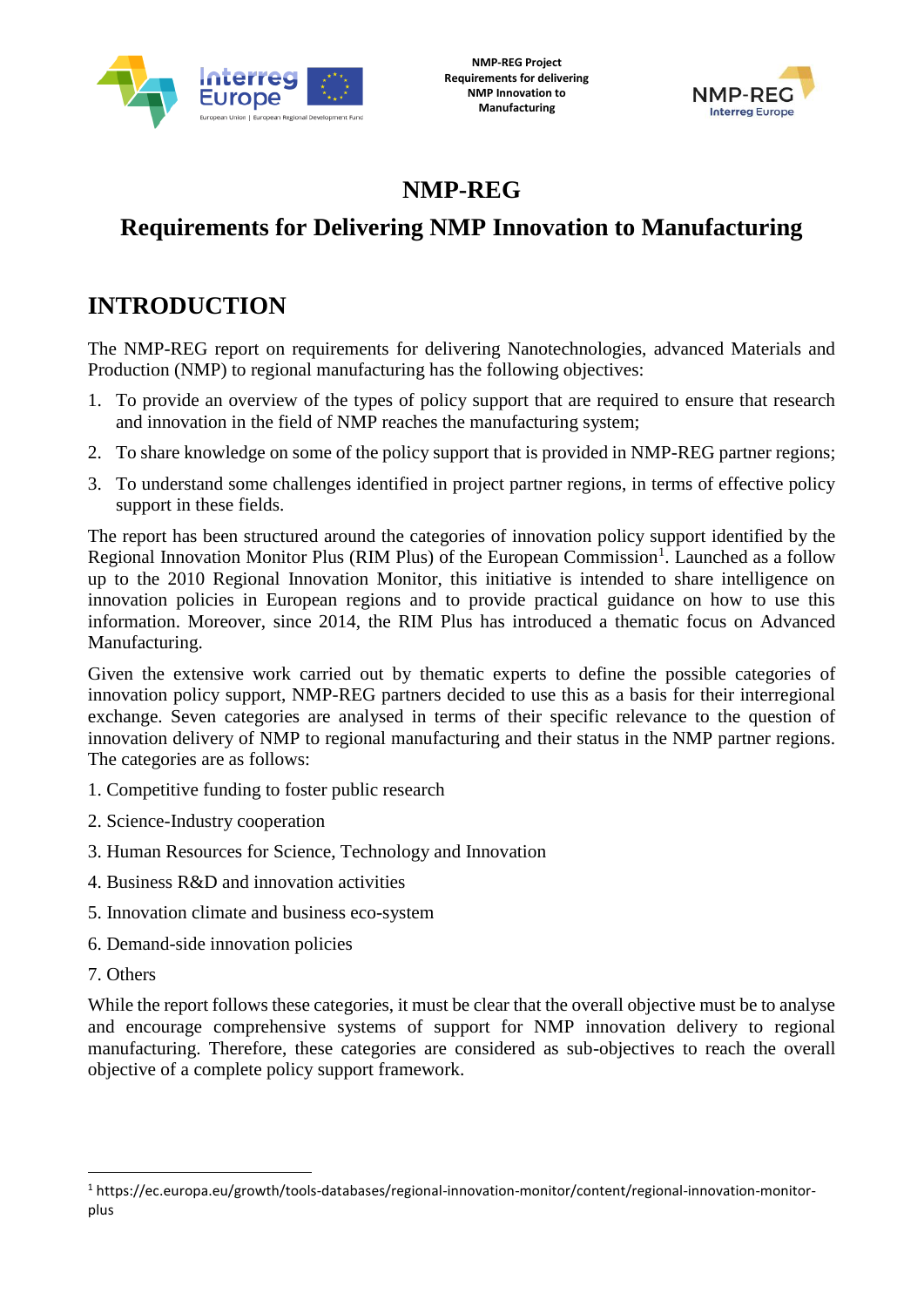



# **EXECUTIVE SUMMARY**

This chapter provides an overview of the information provided by partners in subsequent chapters. It represents a comparative analysis of partners' regional situations and should direct future activities within the NMP-REG project on the basis of these results (see also Chapter Next Steps - below).

### **NMP-REG regions' priorities for delivering NMP innovation to manufacturing**

Partners were asked to indicate if each of the seven categories of innovation policy support were relevant to the NMP-REG topic of delivering NMP innovation to manufacturing. On this basis, the categories could be prioritised at project level. This prioritisation helps to focus subsequent exchange work, including the Good Practice focus (see also section Good Practice below).



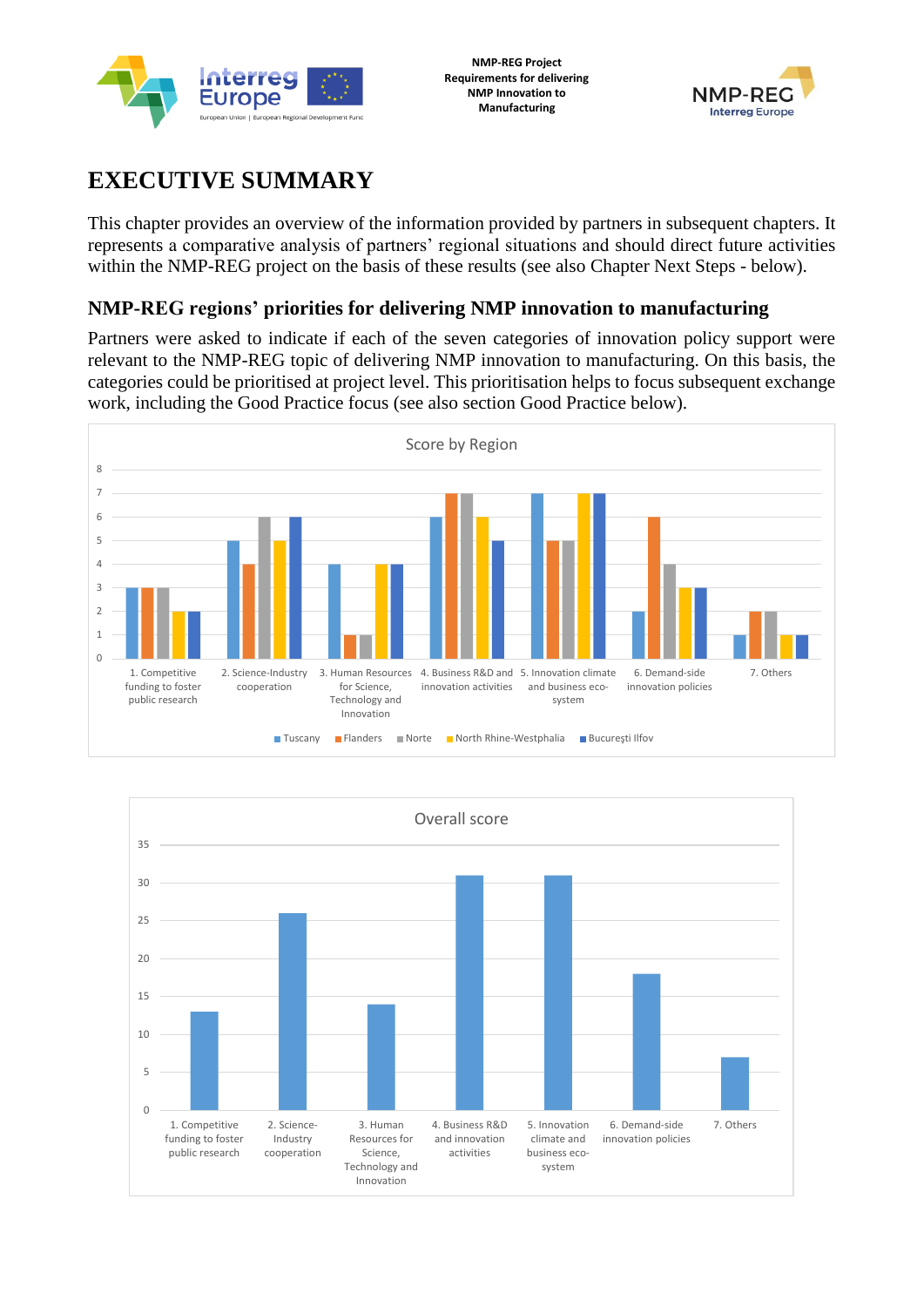



From the above overview, it is clear that all regions are particularly interested in three categories: 5. Innovation climate and business eco-system; 4. Business R&D and innovation activities; 2. Science-Industry cooperation.

The following graphics provide extra information on the categorisation of the sub-categories for these three categories (low, medium or high priority).



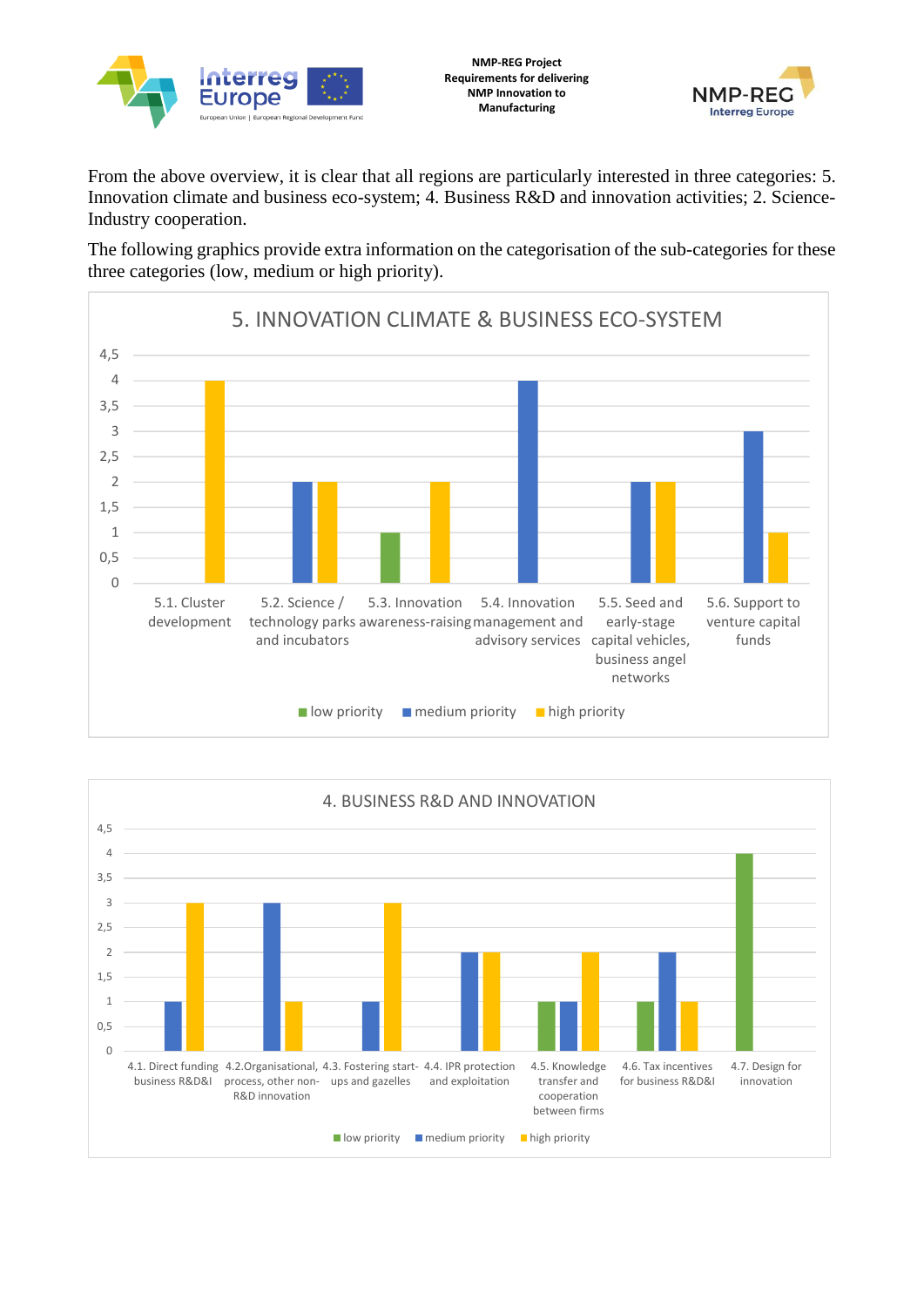





All other categories (6, 3, 1 and 7) were evaluated as interesting by at least 3 of the participating regions. Therefore, they will be considered in future exchange, but are not identified as being of the highest priority for this specific project and/or for policy improvements in participating regions.

### **Specific issues related to the field of NMP that need to be considered**

In this section, partners were asked to mention if the various categories of innovation delivery policy had some specific issues related to NMP. In other words, they were asked to analyse whether the specific nature of NMP, in comparison to other R&I fields, would have an impact on policy for the specific category.

The division of these issues per category can be found in subsequent chapters. However, a number of the issues are not category-specific, but rather horizontal issues related to NMP technology transfer.

Therefore, they are summarised here as overall issues:

- Need for adaptation: companies, particularly small and/or traditional companies that are not active in R&D, need to adapt their production apparatus, processes and their overall mindset;
- Cross-sectoral / multi-disciplinary nature of NMP: NMP belong to the Key Enabling Technologies (KET), which enable the development of new goods and services. KET, as a rule, cannot be projected onto one specific production sector of the regional economy. Instead, they contribute to the development of products of the next or second-next generation in almost all industrial sectors. The horizontal nature of NMPs, both along the value chain (from research to market) and across different technological areas, and the many opportunities for application of technological solutions in various sectors of the regional economy, require a favourable and proactive environment to support business ideas.
- Cooperation: Cooperation between science (public-private research, academia) and business (industries, SMEs) is the essence of innovation delivery for a complex field like NMP and the basis for future policy improvements.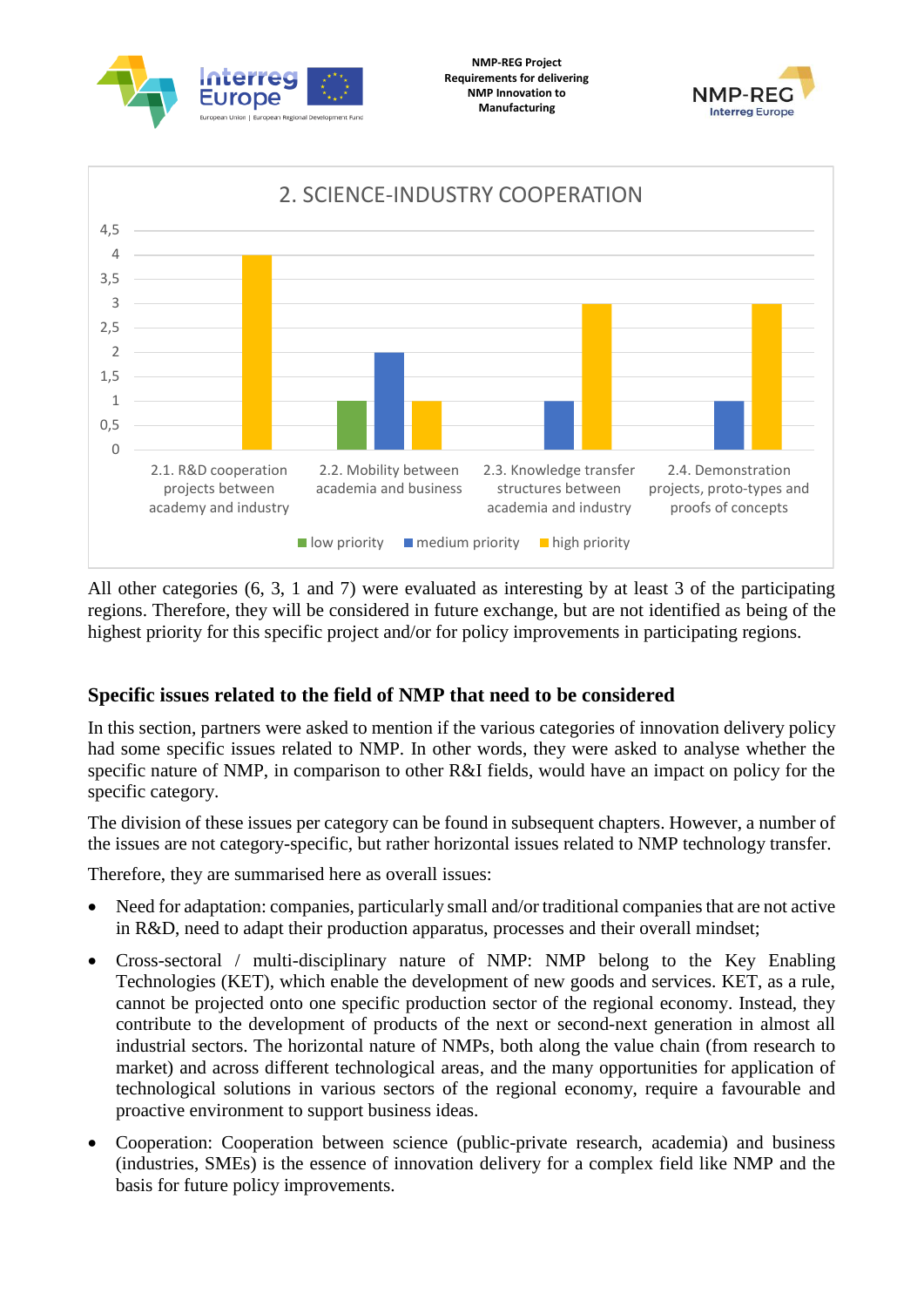



- Skills: NMPs are highly innovative field of applied science with a huge potential for application in production processes both in traditional sectors and innovative or science-driven sectors. Training and life-long learning of researchers and staff involved in innovation and in production processes in enterprises is essential to facilitate integration of NMP solutions into production processes. There is a latent demand in companies for additional qualification in NMP, in particular in the field of nanotechnologies. Companies often refer to a mismatch between university education and companies' specific needs in the area of nanotechnology.
- Costs: NMP, in particular nanotechnology, are capital intensive. While there are many opportunities for start-ups, given the endless contexts of application and business, there are also high costs for start-up (initial investments into equipment) and to scaling up to industrial scale.

#### **Policy context and needs**

The questions related to territorial needs and policy needs were designed to initiate a reflection (at partner level and at comparative, project level) on the issues that partners hope to address within the NMP-REG project.

In general, partners found that their selected policy instrument covered the majority of innovation delivery categories. However, they also noted that integration with other policy instruments (see for example, the European Social Fund programmes for human resources) would be relevant and useful.

They also found a series of potential improvements that could be made to their selected policy instruments and policy context. As per section 2.2 above, these potential improvements are in many cases horizontal to different categories. They are highlighted in this format in the following table.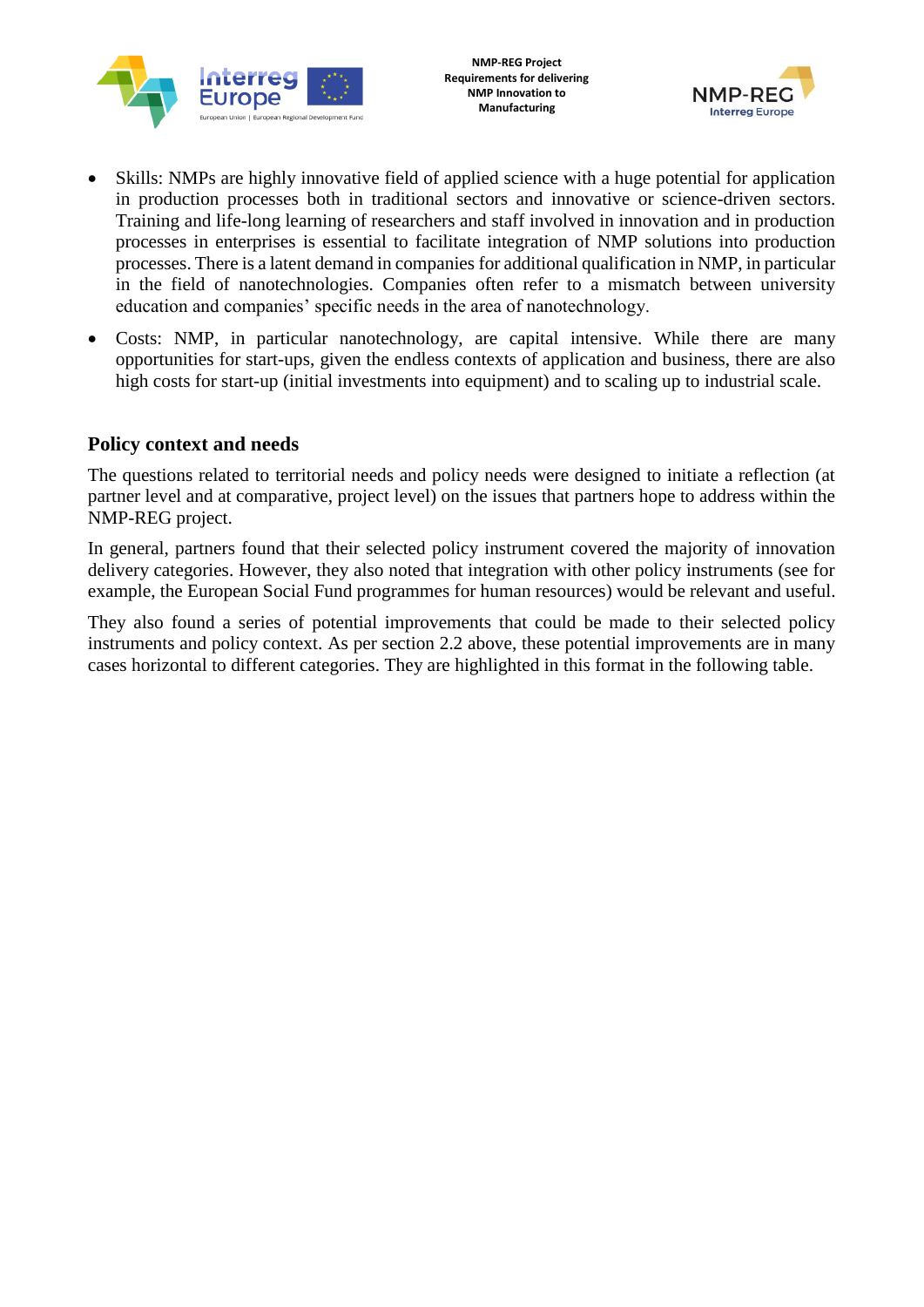

**NMP-REG Project Requirements for delivering NMP Innovation to Manufacturing**



|                                                                                                                                                                                                                                                                                                              | <b>Indicated as need (YES / NO)</b> |                 |                |                 |                |  |
|--------------------------------------------------------------------------------------------------------------------------------------------------------------------------------------------------------------------------------------------------------------------------------------------------------------|-------------------------------------|-----------------|----------------|-----------------|----------------|--|
| <b>Identified Improvement</b>                                                                                                                                                                                                                                                                                | <b>Tuscany</b>                      | <b>Flanders</b> | <b>Norte</b>   | <b>NRW</b>      | $B-I$          |  |
| Insert regional specifications into smart specialisation<br>and funding programmes (currently designed at national<br>level and not taking into consideration specific regional<br>characteristics)                                                                                                          | N <sub>O</sub>                      | <b>NO</b>       | <b>NO</b>      | <b>NO</b>       | <b>YES</b>     |  |
| Increase horizontal and cross-sectorial nature focus:<br>promoting better coordination, interaction and cross-<br>sectoral cooperation, given the potential of NMP in<br>many application areas. This refers to laboratories,<br>facilities and funding and to cross-cluster cooperation<br>and coherence.   | <b>YES</b>                          | <b>YES</b>      | <b>YES</b>     | <b>YES</b>      | N <sub>O</sub> |  |
| Improve integration between the wide number of policy<br>instruments / funding streams and between existing<br>infrastructures (Direct funding, loans, guarantees, tax<br>credit, co-funding, etc, are often managed by different<br>institution or different departments of the same Regional<br>Authority) | <b>YES</b>                          | <b>YES</b>      | <b>YES</b>     | <b>YES</b>      | <b>NO</b>      |  |
| Reduce current level of bureaucracy in fund allocation<br>procedures and in access to laboratories for enterprises                                                                                                                                                                                           | <b>YES</b>                          | N <sub>O</sub>  | N <sub>O</sub> | NO <sub>1</sub> | N <sub>O</sub> |  |
| Improve quality of evaluation of funding proposals and<br>their impact (ex-post evaluation)                                                                                                                                                                                                                  | <b>YES</b>                          | N <sub>O</sub>  | N <sub>O</sub> | N <sub>O</sub>  | N <sub>O</sub> |  |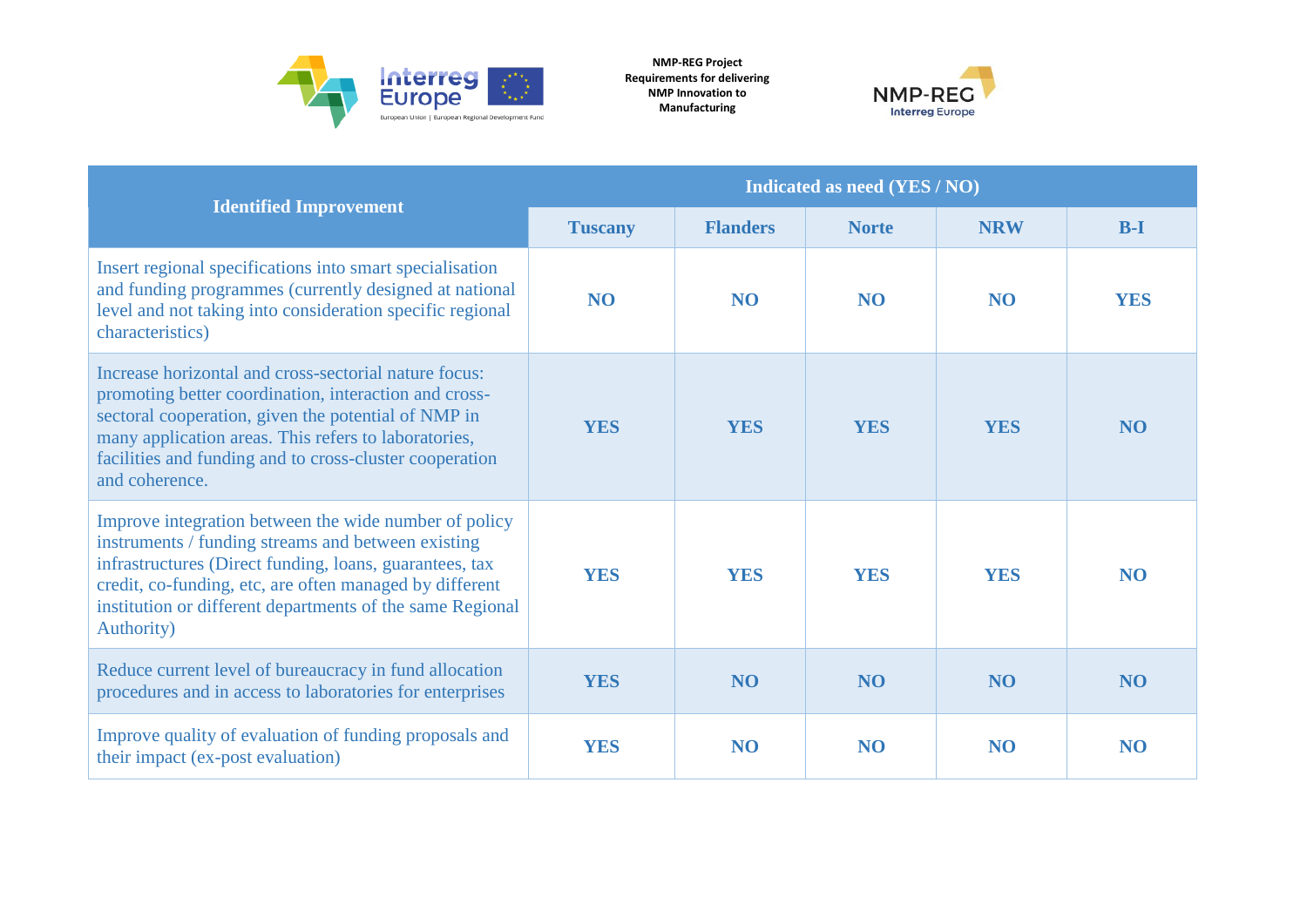

**NMP-REG Project Requirements for delivering NMP Innovation to Manufacturing**



| Identify measures to support integration of civil society<br>(i.e. the general public, customers or end users) and<br>financial sector (VC funds, banks, business angels, or<br>other investors) into cluster / cooperation models.                                                                                                                   | NO <sub>1</sub> | <b>NO</b>      | N <sub>O</sub> | <b>YES</b>     | N <sub>O</sub> |
|-------------------------------------------------------------------------------------------------------------------------------------------------------------------------------------------------------------------------------------------------------------------------------------------------------------------------------------------------------|-----------------|----------------|----------------|----------------|----------------|
| Insert measures to promote SME / enterprise access to<br>research infrastructures                                                                                                                                                                                                                                                                     | <b>YES</b>      | <b>NO</b>      | <b>NO</b>      | <b>NO</b>      | <b>NO</b>      |
| Improve support for entrepreneurial activity / business<br>incubation, including better business models and<br>participation of non-innovative businesses in funding<br>programmes (widening the industrial reach to less<br>innovative companies)                                                                                                    | <b>YES</b>      | <b>YES</b>     | <b>YES</b>     | <b>YES</b>     | N <sub>O</sub> |
| Programmes to support research that is closer to the<br>market: more fundamental public research with a view<br>on application in industry on short and mid-long term<br>(higher TRL); addressing financial bottlenecks (e.g. pre-<br>seed/ seed phase, later stage, 'valley of death') and<br>attracting private seed and early-stage capital funds. | <b>YES</b>      | <b>YES</b>     | <b>YES</b>     | <b>YES</b>     | N <sub>O</sub> |
| Support integration with training / life-long learning,<br>with focus on the demand from the private sectors<br>(return on investment / enhanced knowledge on NMP<br>application and business environment / generational<br>exchange of knowledge)                                                                                                    | <b>YES</b>      | N <sub>O</sub> | N <sub>O</sub> | N <sub>O</sub> | N <sub>O</sub> |
| Better orientation of available resources to support<br>territorial participation in international R&I<br>programmes, networks and calls                                                                                                                                                                                                              | <b>YES</b>      | <b>NO</b>      | <b>NO</b>      | <b>NO</b>      | N <sub>O</sub> |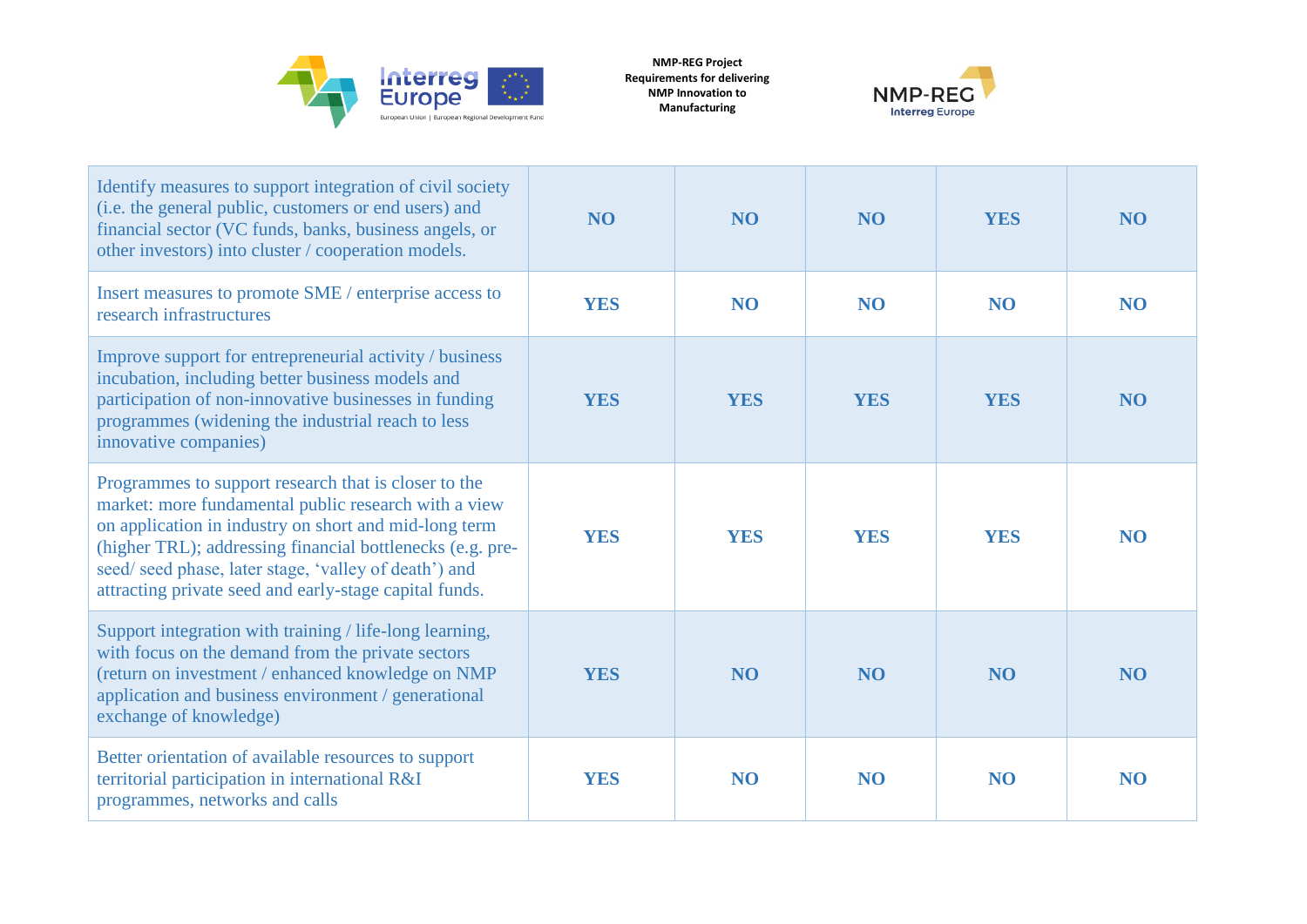



### **Good Practices**

The following table provides an overview of the number of titles of Good Practices proposed for each innovation delivery category. Further information on the Good Practices considered most relevant for the NMP-REG project will be available in a separate document and during subsequent exchange activities.

| <b>Category</b>                                        | No. GPs<br>identified | <b>GP title / Region Proposing</b>                                                                                                                                                                                                                                                                                                                                            |  |  |
|--------------------------------------------------------|-----------------------|-------------------------------------------------------------------------------------------------------------------------------------------------------------------------------------------------------------------------------------------------------------------------------------------------------------------------------------------------------------------------------|--|--|
| 1. Competitive<br>funding to foster<br>public research | $\overline{5}$        | <b>TUSCANY</b><br><b>BANDO IR (call for research infrastructures)</b><br>MAPLAB (mapping and census of industrial research<br>$\bullet$<br>laboratories and applied and existing technology<br>demonstrators)<br>NORTH RHINE-WESTPHALIA<br>Competitive calls on research infrastructure, which led to<br>$\bullet$<br>establishment of competence centres in the field of NMP |  |  |
|                                                        |                       | <b>NORTE</b><br>INL – International Iberian Nanotechnology Laboratory.<br><b>BUCURESTI ILFOV</b><br>Tax incentives to encourage investment in RDI                                                                                                                                                                                                                             |  |  |
|                                                        | 6                     | <b>TUSCANY</b><br><b>Regional Innovation Poles</b>                                                                                                                                                                                                                                                                                                                            |  |  |
| 2. Science-<br><b>Industry</b><br>cooperation          |                       | <b>FLANDERS</b><br>ICON-projects (and their preparatory road mapping<br>$\bullet$<br>exercise)<br>Industry driven research agenda of the Strategic Research<br>Centres (SRCC) (FlandersMake and iMinds experience)<br><b>IOF Industrieel ONderzoeksfonds (Industrial Research</b><br>Fund)<br>NORTH RHINE-WESTPHALIA                                                          |  |  |
|                                                        |                       | Demonstration/ pilot projects from the NRW region<br>(AmpaCity and Carbon2Chem)                                                                                                                                                                                                                                                                                               |  |  |
|                                                        |                       | <b>BUCUREȘTI ILFOV</b>                                                                                                                                                                                                                                                                                                                                                        |  |  |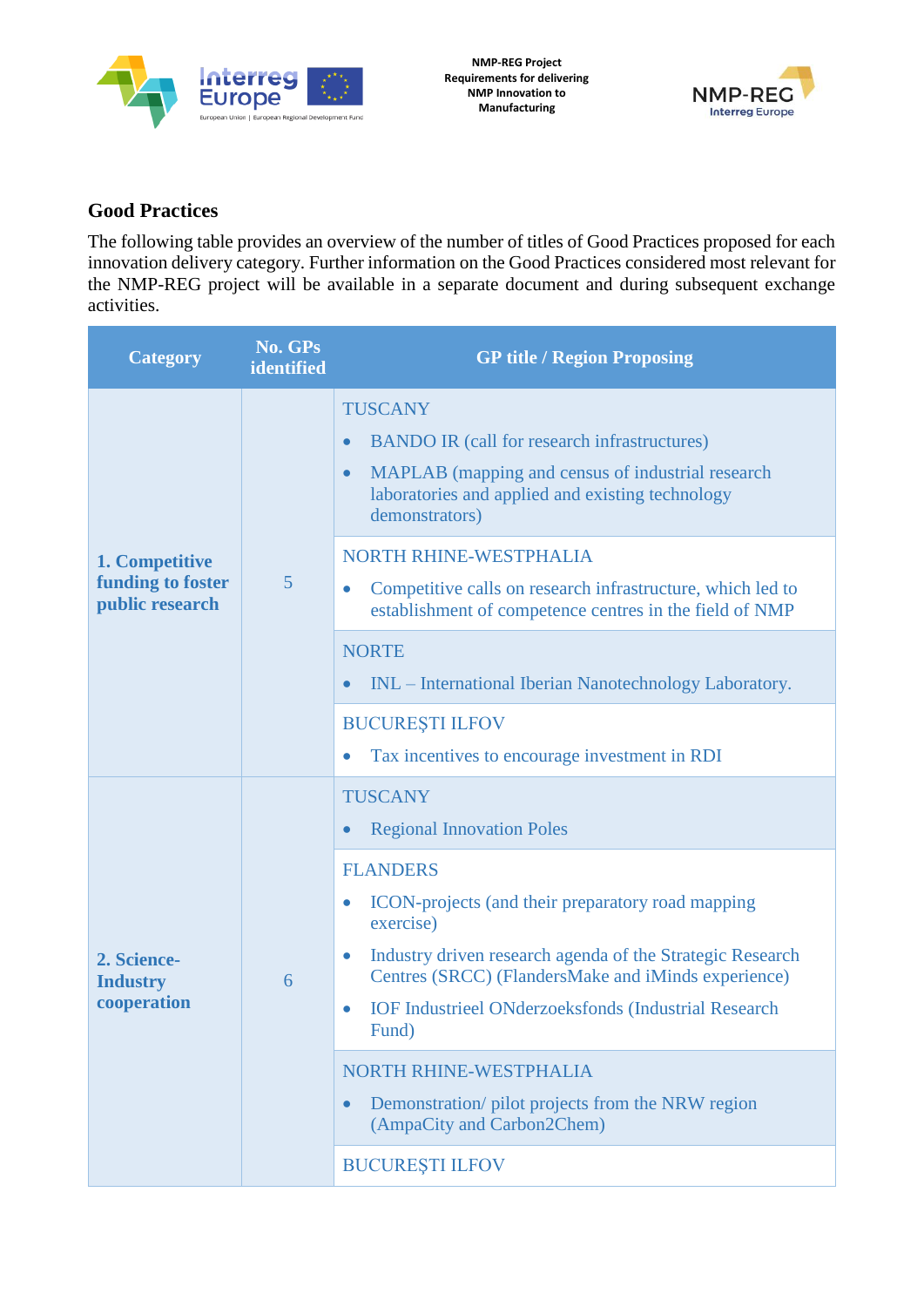



|                                                                                                 |   | 2007-2013 National RDI Plan - funding instruments for<br>innovation (Innovation Vouchers, Stimulating high-tech<br>export, Developing products-systems-technologies)                                                                                                                                                                                                                                                                                                                                                                               |
|-------------------------------------------------------------------------------------------------|---|----------------------------------------------------------------------------------------------------------------------------------------------------------------------------------------------------------------------------------------------------------------------------------------------------------------------------------------------------------------------------------------------------------------------------------------------------------------------------------------------------------------------------------------------------|
| 3. Human<br><b>Resources for</b><br>3<br>Science,<br><b>Technology and</b><br><b>Innovation</b> |   | <b>TUSCANY</b><br><b>Integrated Project GIOVANI SI</b><br>$\bullet$<br>IFTS (Higher Technical Education and Training)<br>$\bullet$<br>programmes<br><b>BUCUREȘTI ILFOV</b><br>Romanian Fiscal Code – Tax incentives for R&D salaries                                                                                                                                                                                                                                                                                                               |
| <b>4. Business R&amp;D</b><br>and innovation<br><b>activities</b>                               | 7 | <b>TUSCANY</b><br>Catalogue of Qualified and Advanced Services for SMEs<br>$\bullet$<br><b>Dynamic Companies (Concept, Policies And Calls)</b><br>$\bullet$<br><b>FLANDERS</b><br>industrial R&D funding programmes without requirement to<br>$\bullet$<br>involve research organisations<br>evaluation bonus for starters, SMEs<br>$\bullet$<br>explicit IP ownership models available in funding manuals<br>$\bullet$<br>and templates<br><b>BUCUREȘTI ILFOV</b><br>Public-private laboratories<br>$\bullet$<br>Tax incentive for workers in RDI |
| <b>5. Innovation</b><br>climate and<br>5<br>business eco-<br>system                             |   | <b>TUSCANY</b><br><b>Regional Innovation Poles</b><br><b>FLANDERS</b><br>Flanders Make clustering & networking power through its<br>$\bullet$<br>activities (especially joint road mapping and projects)<br><b>NORTE</b><br><b>PRODUTECH</b> – The Production Technology Cluster<br>$\bullet$<br>NORTH RHINE-WESTPHALIA<br><b>NMP</b> business incubation (Dortmund and Muenster)<br><b>BUCUREȘTI ILFOV</b><br><b>Business Angels Law</b>                                                                                                          |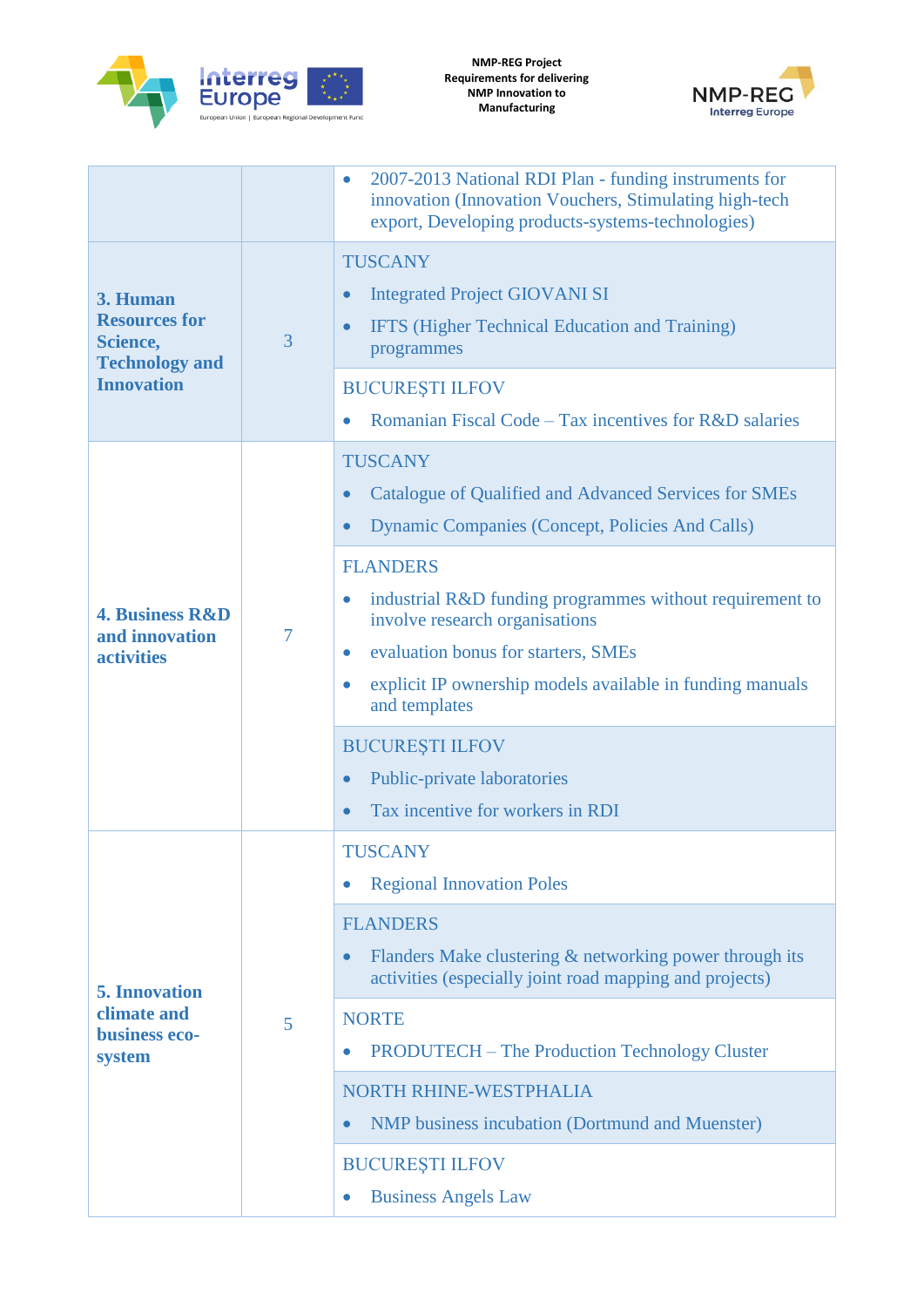



| <b>TUSCANY</b><br>ERANET / ERANET PLUS projects (e.g. INCOMERA on<br>$\bullet$<br>NMP, MANUNET on manufacturing, CROSSTEXTNET on<br>textile, BIOPHOTONIC PLUS)<br><b>FLANDERS</b><br>Setting up structural collaboration between Flemish and<br>$\bullet$<br>foreign research centers<br>5<br>7. Others<br><b>NORTE</b><br><b>Construction of RIS3 Norte</b><br>$\bullet$<br><b>NORTH RHINE-WESTPHALIA</b> | <b>6. Demand-side</b><br><i>innovation</i><br>policies | <b>FLANDERS</b><br>Living labs on renovation of buildings, e-vehicles/mobility,<br>$\bullet$<br>social innovation |
|------------------------------------------------------------------------------------------------------------------------------------------------------------------------------------------------------------------------------------------------------------------------------------------------------------------------------------------------------------------------------------------------------------|--------------------------------------------------------|-------------------------------------------------------------------------------------------------------------------|
| Dortmund-project and start2grow<br>$\bullet$<br><b>INTERREG</b> projects (DIAMANT and ROCKET)<br>$\bullet$                                                                                                                                                                                                                                                                                                 |                                                        |                                                                                                                   |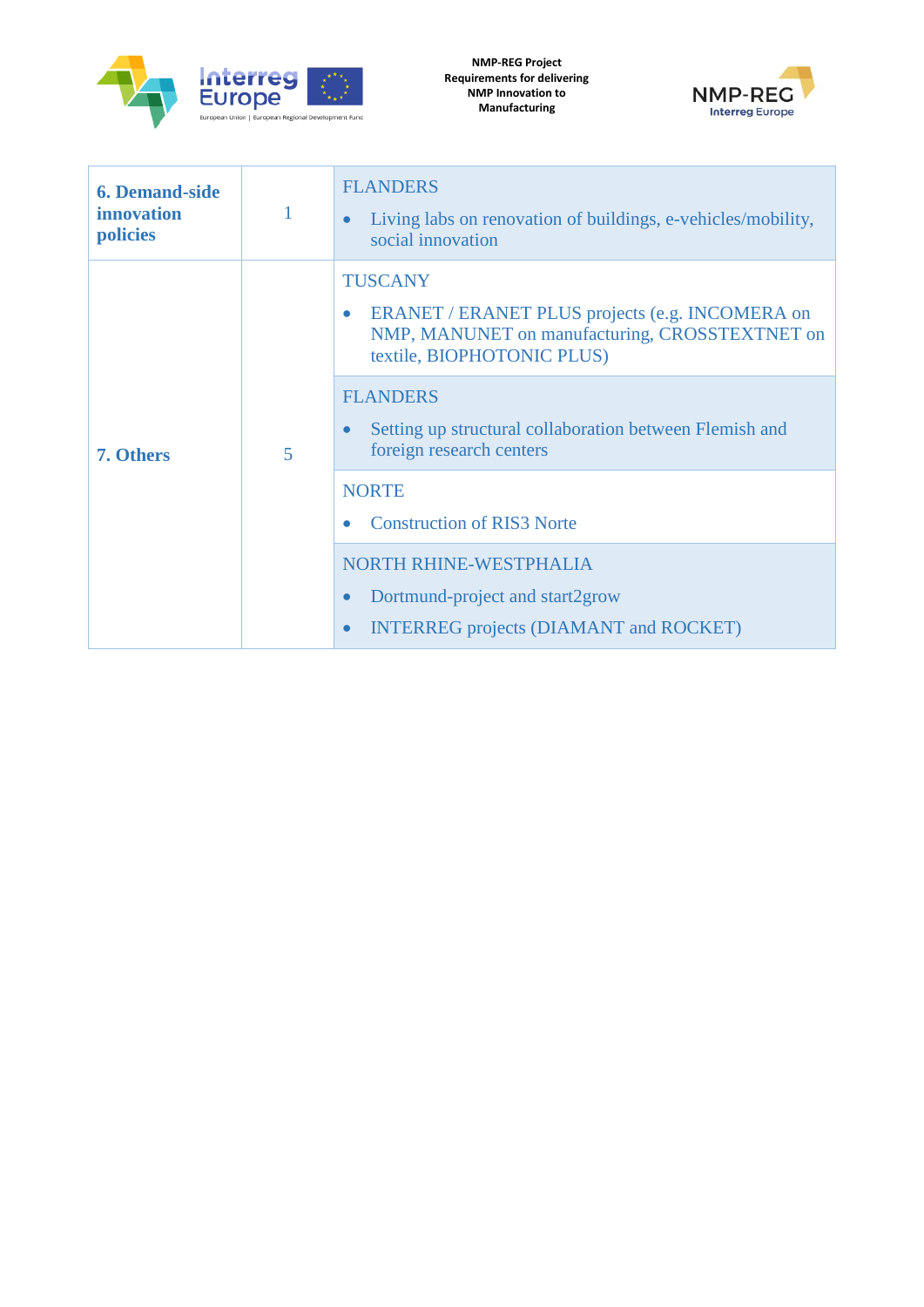



## **NEXT STEPS**

On the basis of the input provided in subsequent chapters and summarised above, and following the approved methodology of the NMP-REG project, the next steps for exchange of experiences moves partners from an analysis of regional needs and challenges to a focus on solutions. This includes a detailed analysis of identified Good Practices and the development of Regional Action Plans.

### **From the Innovation Delivery Report to Good Practices**

The most relevant Good Practices detailed in this document will be shared among partners. The exchange should help partners to understand whether or not they are interested in transferring any given Good Practice into their own regional policy context. The means of transferring Good Practices will be detailed in the Action Plan below.

The proposal is to focus initial exchange on Good Practices related to the 3 most popular categories (5, 2 and 4). Draft descriptions of these Good Practices are expected to be shared with all partners before the end of December 2016. These will then be discussed at the third Interregional Learning Event. Following the event, partners will have a chance to update their templates and continue exchange.

Subsequently, partners will also have the opportunity to exchange on Good Practices related to the other categories.

Exchange on all selected Good Practices will be undertaken in group and bilateral sessions during Interregional Learning Events, through distance / document exchange and through staff exchanges (semester 4-5 – exact modalities to be defined).

### **From the Innovation Delivery Report to Regional Action Plans**

The Innovation Delivery Report encouraged partners to reflect on the kind of challenges that they are facing and the types of improvements that they would like to see in their existing policy instruments. The next step for each region is to start looking at how these ideas and wishes can be turned into concrete proposals for policy improvement.

The Lead Partner will propose a draft template for Regional Action Plans. This will be discussed at the third Interregional Learning Event (January 2017) in its initial format. Updated versions will be provided subsequently. Future interregional exchange and work at regional level will be focused on completing the template, with a view to preparing an initial draft before the end of Project Month 24 and a final version in Project Month 36.

The image below provides a visual overview of next steps.